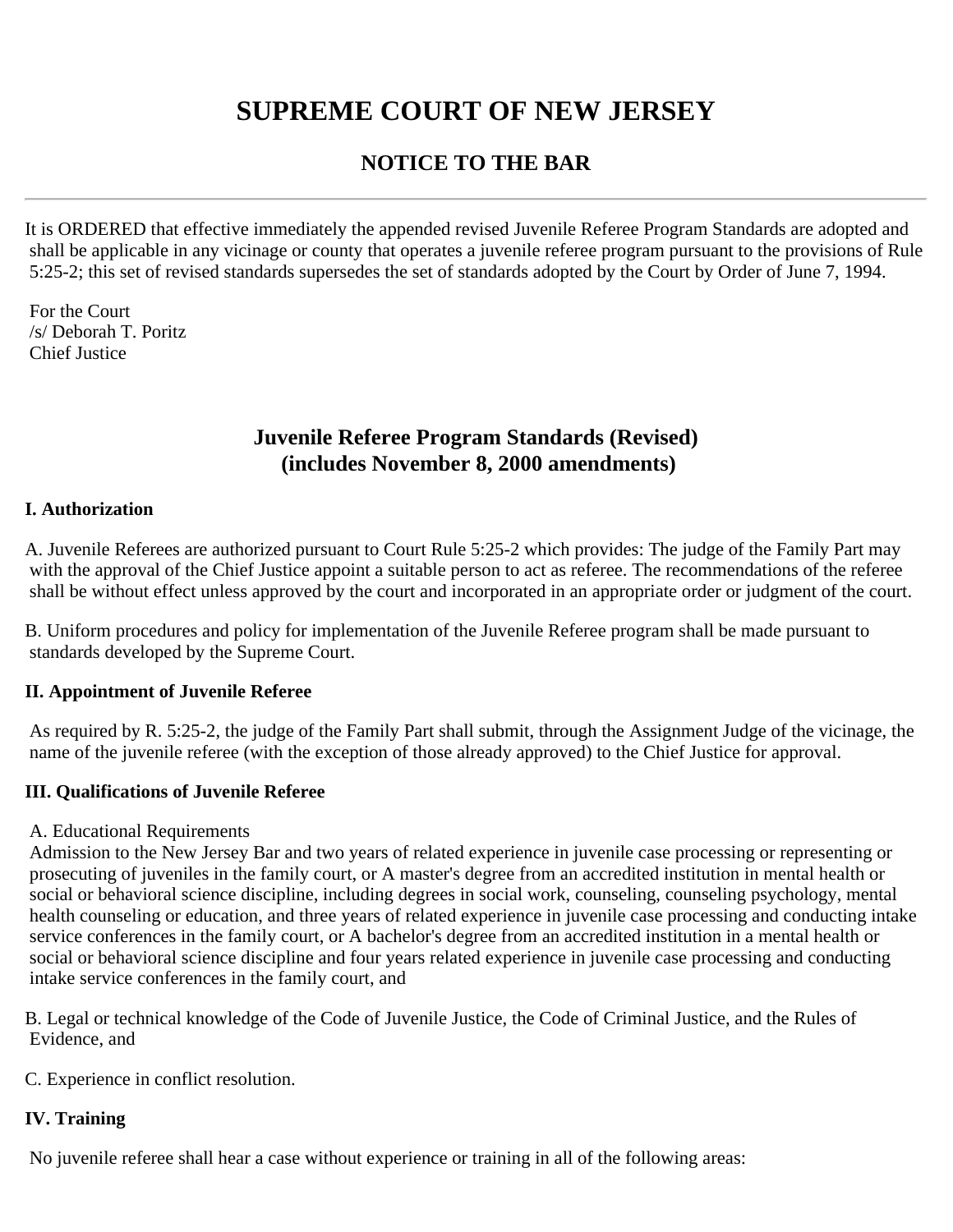- the Code of Juvenile Justice (including appropriate dispositions and the family-based disposition philosophy), the Code of Criminal Justice, and the Rules of Evidence,
- the standards approved by the Supreme Court,
- conflict resolution techniques, and
- the availability and use of resources and services in the vicinage.

## **V. Types of Cases**

Cases appropriate for hearing by a juvenile referee include those that would ordinarily be scheduled for an informal or counsel non-mandatory hearing before a Family Part judge, with the exception of those cases that have been heard in an Intake Services Conference by the juvenile referee. Typical cases might include but are not limited to:

- fourth-degree offenses, and disorderly and petty disorderly persons offenses in accordance with the Code of Juvenile Justice,
- unsuccessful Intake Services Conferences,
- unsuccessful JCC Conferences when circumstances indicate that an Intake Services Conference would not be appropriate,
- repeat minor offenses involving a juvenile who has exhausted the diversionary alternatives of the court, and
- violations of court orders/probation resulting from a recommendation of the juvenile referee or an informal court disposition.

#### **VI. Procedure**

Procedure in the juvenile referee program shall be in accord with the following:

- A. Notices of the hearing date shall be sent to the juvenile, the juvenile's parent(s) or guardian, the police, and witnesses for the complainant. The juvenile and parent(s) or guardian shall be notified that the juvenile may request a hearing before a judge instead of a juvenile referee.
- B. Hearings, whenever possible, should take place in a courtroom or a hearing room. The room should be dignified and have appropriate security provisions.
- C. The juvenile referee shall explain that the hearing is a fact-finding hearing after which the referee will make a recommendation to the judge as to the disposition. The juvenile referee shall advise the juvenile that he or she may request a trial de novo in the event that the juvenile declines to accept the juvenile referee's recommended disposition. The trial de novo must be requested at the time of the hearing. The trial de novo by the judge may be a review on the record of the juvenile referee proceedings if all parties consent to that approach. Complainants/victims should be advised that any objections to the findings or recommendations of the juvenile referee should be made known to the juvenile referee at the time of the juvenile referee hearing. When the victim/complainant seeks a review before the judge because of disagreement with the juvenile referee's recommendation, this review by the judge does not constitute double jeopardy for the juvenile, since the juvenile referee's recommendation is neither a judicial adjudication nor acquittal.
- D. Although the hearing may be conducted in an informal manner, all witnesses, including the juvenile, should be sworn.
- E. The hearing shall be recorded on an approved recording medium.
- F. Individuals who are represented by counsel may appear with counsel before the juvenile referee.
- G. The juvenile referee may hear a plea at a fact-finding hearing. In the event of a not guilty plea, the juvenile referee may conduct a hearing. Witnesses for the state (victim, complainant, law enforcement officer) will be called to testify and the juvenile shall be given an opportunity to ask questions of the state's witnesses. The juvenile shall be given an opportunity to testify or to remain silent and to call any witnesses on his or her behalf. At the end of the hearing, the juvenile referee shall make findings of fact, enter a finding of "delinquent" or "not delinquent," and make (a) recommendation(s) regarding disposition. In the event of a guilty plea, the juvenile referee shall determine, by inquiry of the juvenile, a factual basis for the plea (ask the juvenile what happened, request a clear statement indicating guilt of the offense in the complaint as it is or as amended), gather other pertinent information, enter a finding, and make recommendations regarding disposition.
- H. When recommending a disposition, the juvenile referee shall consider any recommendations expressed by the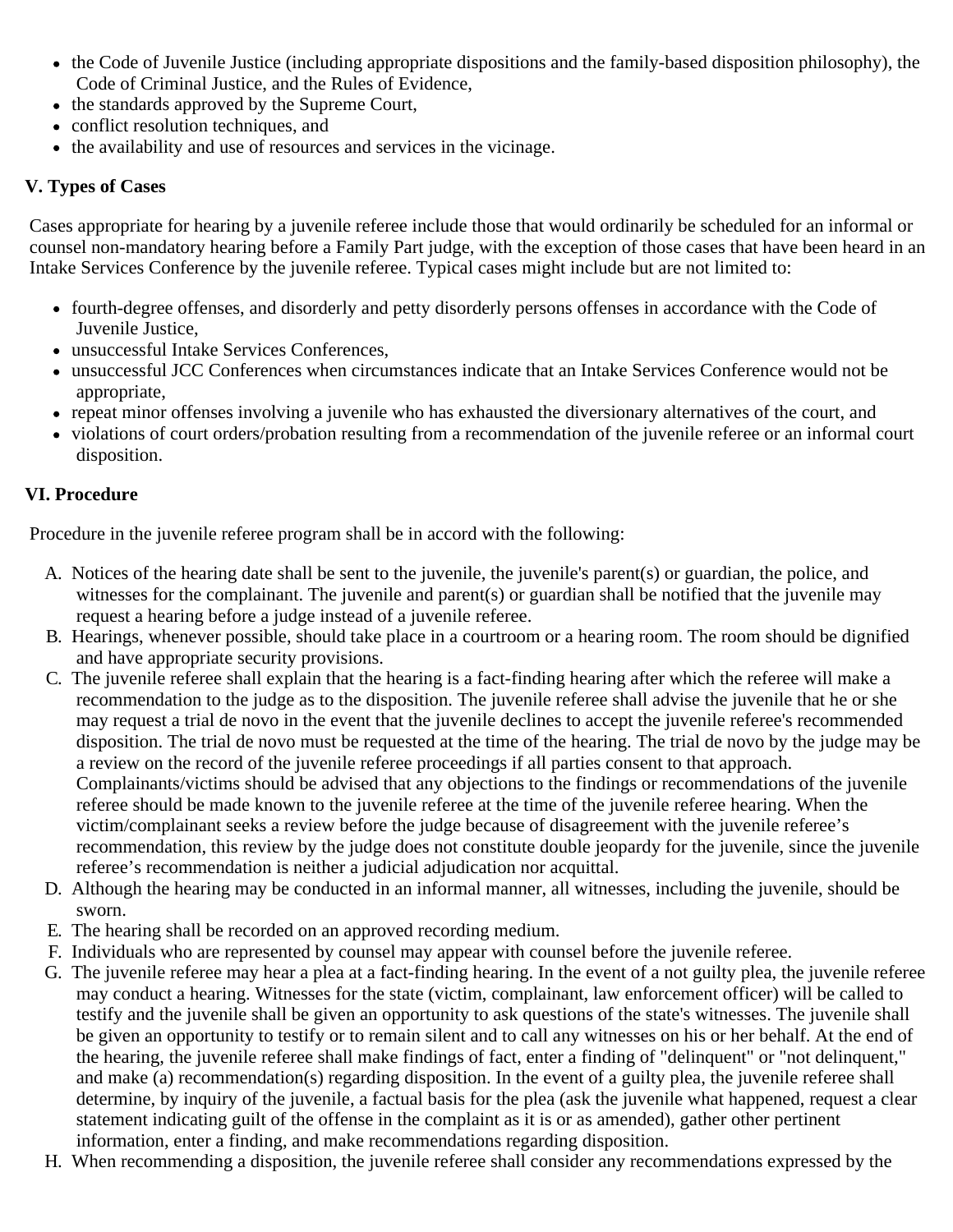victim, the complainant, or a law enforcement officer as to how the case should be disposed.

- I. Restitution, financial obligations, and any other obligations imposed on the offender, parents, or guardians shall be made part of the proposed written order that the juvenile referee submits to the Family Part judge for review and approval.
- J. Where follow-up is necessary to determine compliance with court ordered obligations (e.g., restitution, community service, or special conditions), a subsequent review hearing may be scheduled before the juvenile referee.

## **VII. Dispositions**

Dispositional alternatives include those available to the Family Part judge with the exception of out-of-home placement. The juvenile referee can recommend dismissal of the complaint or an adjudication of delinquency. The juvenile referee may recommend any of the dispositional alternatives available under N.J.S.A. 2A:4A-43b with the exception of N.J.S.A. 2A:4A-43b(4),(5),(6), and (7). Examples of dispositional alternatives include, but are not limited to, supervised probation, suspension of driver's license, community service, restitution and fines including Violent Crimes Compensation Board (V.C.C.B.) assessments, counseling, and referral to appropriate community agencies. In determining restitution, the juvenile referee before arriving at a recommendation shall determine the losses sustained by the victim(s) and take into consideration the juvenile's ability to pay. No juvenile referee recommendation will be effective until the proposed finding and recommended order is signed by a Family Part judge.

## **VIII. Confidentiality**

All proceedings and recordings of juvenile referee matters shall be subject to the same provisions of confidentiality as provided for by statute and court rule for all other juvenile proceedings.

## **IX. Support Personnel**

Suitable trial court staff should be made available to perform clerical duties, court or hearing room duties, and any other duties necessary to the successful administration of the juvenile referee program. Security should be provided.

#### **X. Monitoring of Juvenile Referee Proceedings**

 It shall be the responsibility of the Family Part Presiding Judge, or other designated judge, and the Family Division Manager or designee to monitor the actions of the juvenile referee periodically to ensure compliance with the program standards. Attendance at the hearings conducted by the juvenile referee or review of the recorded proceedings by the Family Part Presiding Judge or other designated judge, and the Family Division Manager or designee shall provide a means of quality control.

#### **XI. Evaluation**

The juvenile referee program shall be evaluated periodically by the Family Part Presiding Judge or other designated judge, the Family Division Manager or designee, and the Administrative Office of the Courts to determine the effectiveness of the program. Confidential information will be maintained by the Family Division of proposed dispositions and orders that are rejected by the court and reasons for that rejection. This information can be used for evaluation of the juvenile referee and for designing and providing training for the juvenile referee.

#### **XII. Statistics**

The Family Division Manager shall provide statistics on the numbers of delinquency cases that are disposed of by a juvenile referee. The data shall be reported on a uniform statistical report form approved by the Administrative Office of the Courts.

*Note: Adopted by Supreme Court June 7, 1994; Standards VI-C, X, and XI amended November 8, 2000 to be effective*